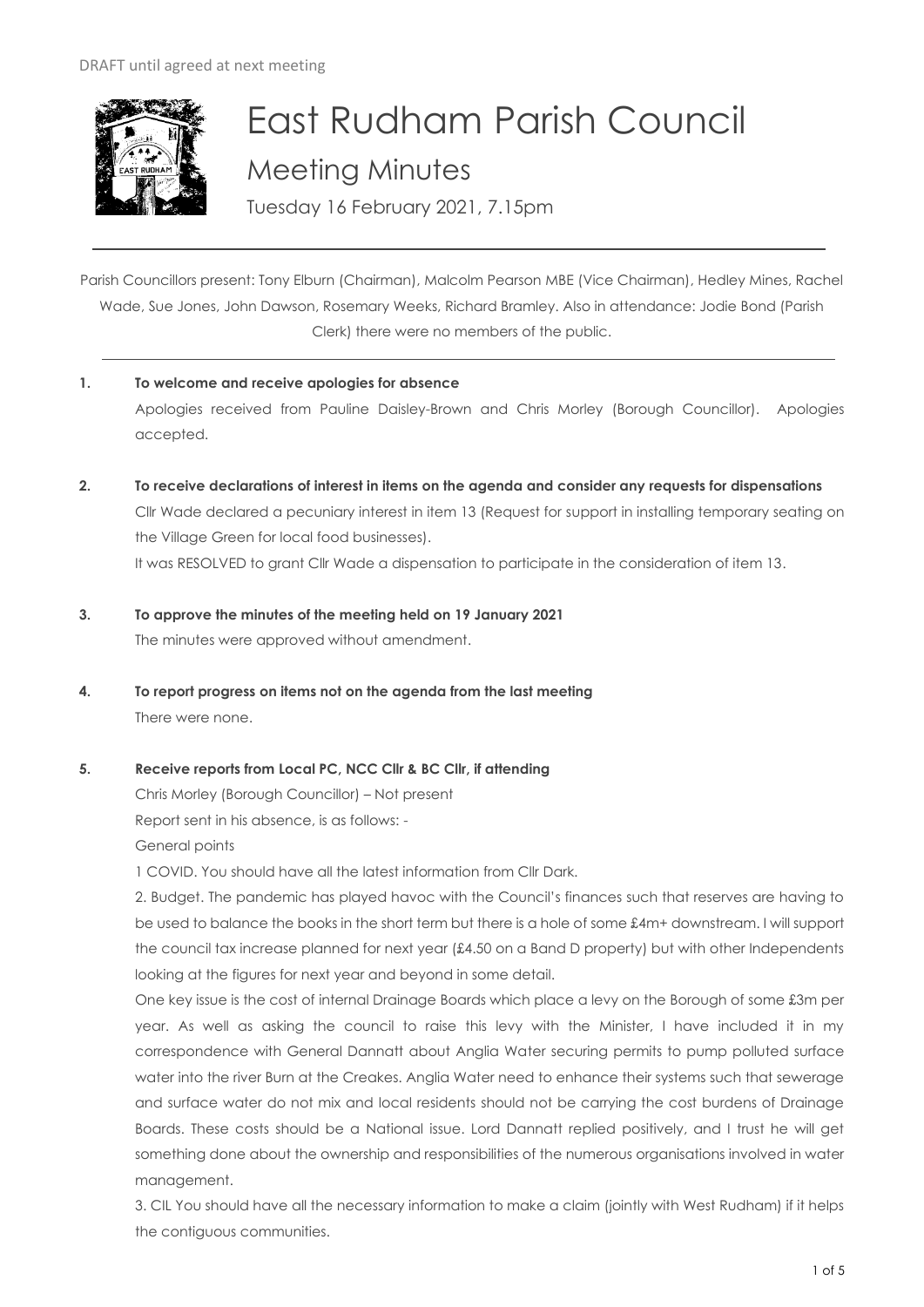4. The Local Plan has been delayed slightly but should be with you in the very near future.

5. Still not convinced that Government Grants are being shared equitably around the Borough and will be trying to get to the bottom of allocations as part of budget monitoring.

6. It looks like the County Elections are going ahead, still to decide whether to stand!

7. CITB Trustees are meeting/ have met recently and I expect to hear shortly of the latest plans. I am not hopeful.

**6. Open forum for Public Participation: an opportunity to hear from members of the public**

There were none.

# **7. To receive updates from council members (for information only)**

7.1 Jack's Lane Windfarm Community Fund

Cllr Bramley advised that the fund is likely to be publicised within the next week or so, bids are due by end of May 2021, with results known in June 2021.

Cllr Elburn asked when the earliest date is that an application can be made – Cllr Bramley advised that details will go on the website and it is due to be published imminently.

Once the website has been updated Cllr Elburn will submit a bid for funding towards the play park.

Cllr Bramley advised that it is an important point that as we have an existing bid in, we must not have two bids in at the same time, also the board will look favourable on applicants who have contributions from other sources too. It was also suggested that a progress report is submitted on the fencing project.

Approx. £25,000-£30,000 of funding will be available, plus the existing £12,000 already in there. Cllr Bramley will notify Cllr Elburn once the new application is open.

# 7.2 SAM2 update

Cllr Mines reported: -

The SAM has been moved from the vets to Grove Side.

The data from the vets, which was virtually for the whole of January: Understandably the volume was dramatically reduced, due to the lockdown, and the number of vehicles recorded was 61870, as opposed to last time at this site, during Sept-Oct 2020, when 132414 vehicles were recorded.

The maximum speed was recorded at 90mph at 12noon on 3rd January. The 85th percentile was increased from last time, at 44.9mph which means 36% of vehicles were exceeding the 40mph limit. The reduced volume means exceeding speed.

# 7.3 Defibrillator update

Cllr Pearson wished to note that CHT provided a very good service. They contacted the manufacturers and arranged for a new battery pack, organised for the defib to be repaired, and kept the ambulance service up to date and turned it all around quickly, and at no additional cost.

# 7.4 Conservation Area in Churchyard

This project will be postponed until the Spring.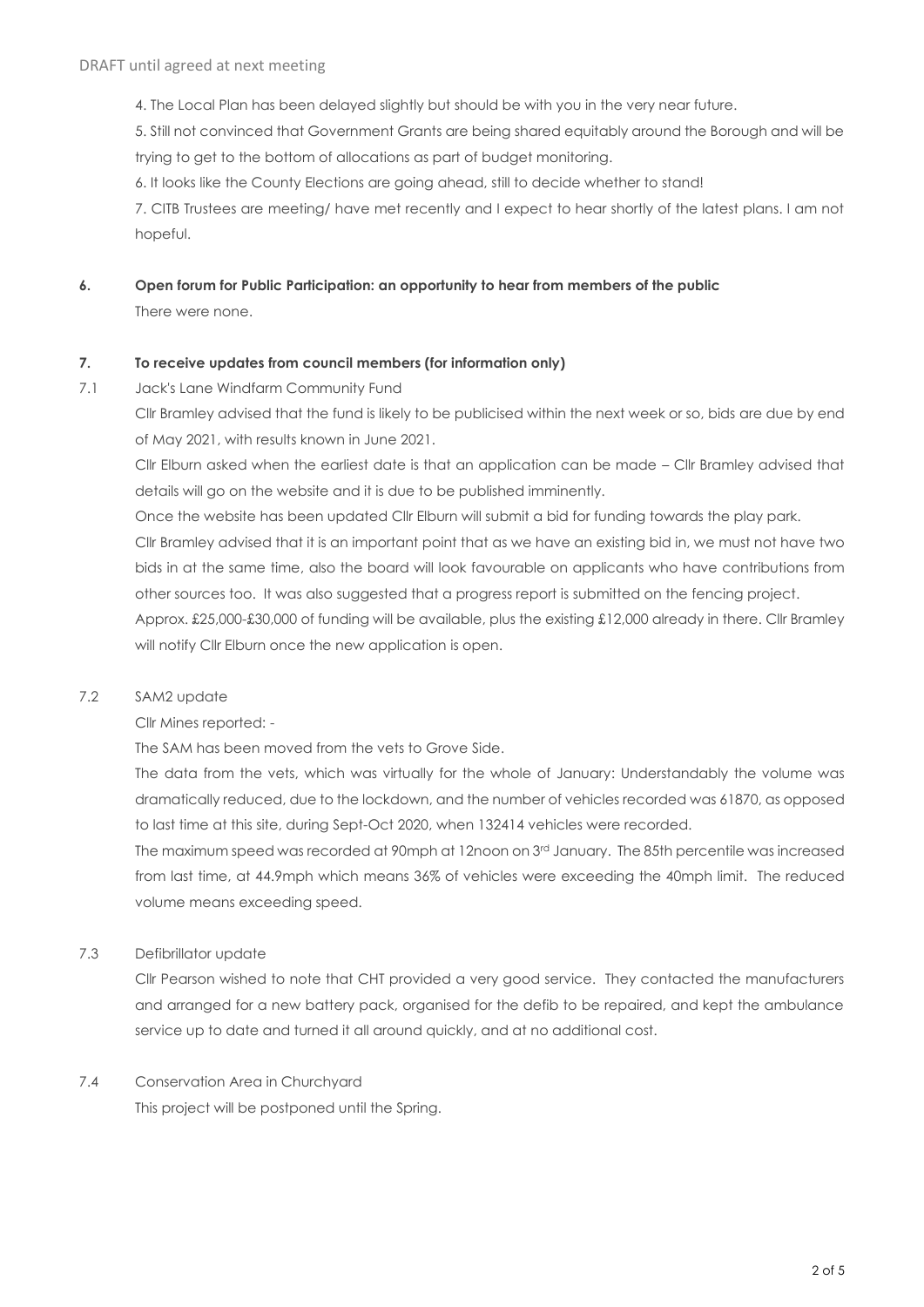7.5 Village Christmas Tree Further discussion required.

# **8. Open Spaces & Highways Issues**

8.1 Village Green update

It has been very wet due to the flooding. Cllr Elburn advised that there is a lot of water coming along in front of The Manor, which is running into the ditch next to the entrance and across the road. However, there is a blockage somewhere and work is being done to try to clear the blockage.

8.2 Village Gateways update Nothing further to report.

#### 8.3 School Access PPS Fund

Still awaiting the results of the funding bid which will not be until March, hopefully we will know the result by our next meeting.

# **9. Play Park update**

A site meeting was held after our last meeting to assess the state of the play park and decide what action should be taken. It was agreed that it was not necessary to close the park at this point but to continue to monitor it and pursue the funding applications in the meantime.

West Rudham PC have agreed to contribute £500 towards the project. Cllr Elburn will submit a bid to the CIL Fund. West Rudham PC will also submit a bid to the CIL Fund. Cllr Wade confirmed that the WI wish to donate £60 towards the project. Thanks was given to all.

# **10. East Rudham Cemetery**

The hedge has now been cut on the inside and the top.

The trees along the driveway are overgrown and hanging over graves and it is difficult to get by with vehicles, therefore Cllr Elburn has requested a quote from Kegan's Garden Maintenance to prune the trees. Further update to follow.

#### **11. Newsletter**

Cllr Weeks is awaiting the Clerks Report and then the newsletter should be printed by the beginning of March. Cllr Pearson advised that he had requested some 'No Cold Callers' stickers that could be included with the newsletter distribution. All agreed.

# **12. Planning Matters**

12.1 To receive results of applications.

20/00498 | Leonardslee, Broomsthorpe Road Extensions and alterations **PC comment - Resolved to make No Observations | KLWNBC decision – Refused The appeal decision has been granted.**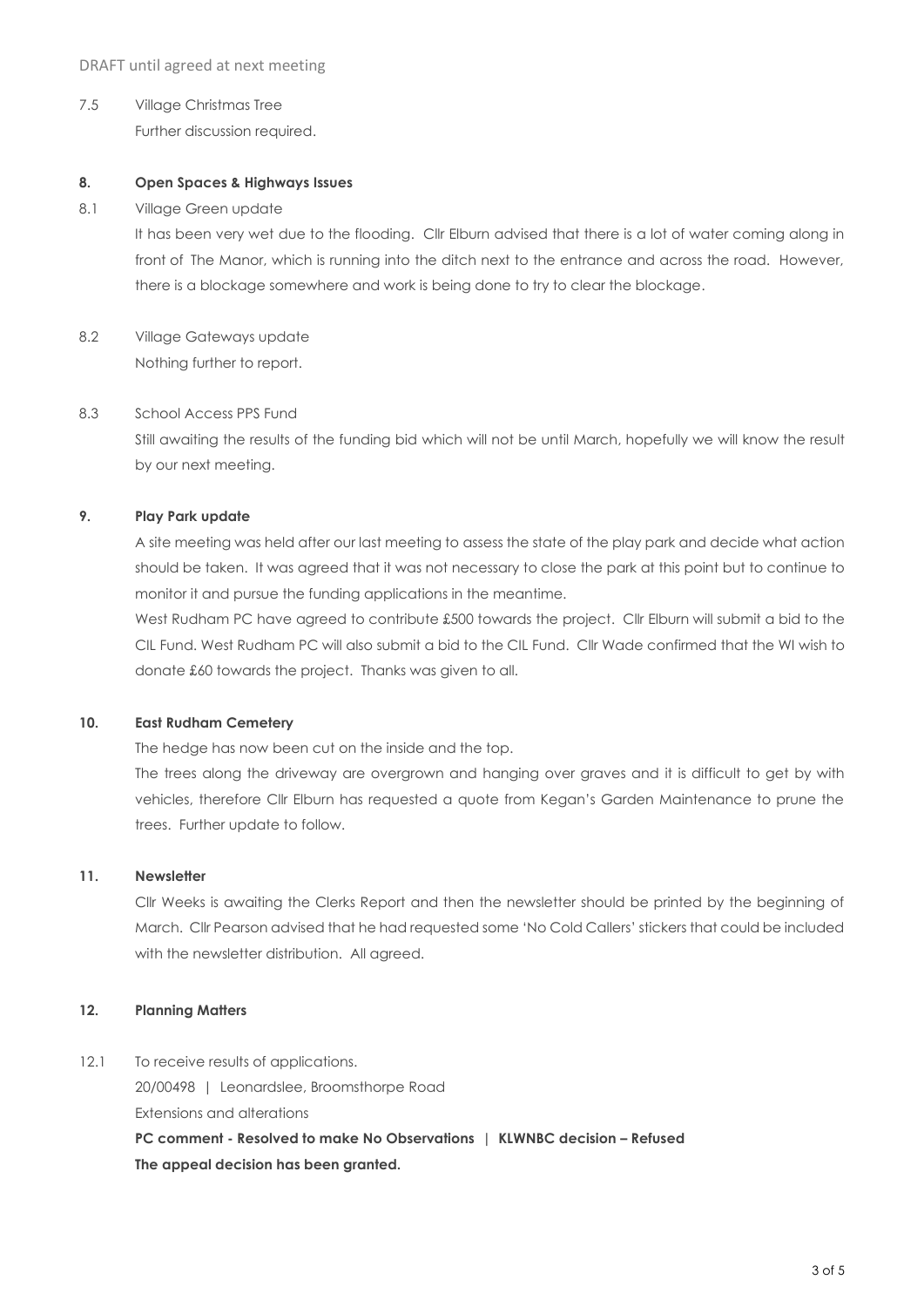20/02046/F Rock Cottage Broomsthorpe Road East Rudham King's Lynn Norfolk PE31 8RG Proposed extensions and alterations **PC comment - Supports | KLWNBC decision – Awaiting**

20/01833/F The Firs 32 Bagthorpe Road East Rudham King's Lynn Norfolk PE31 8RA Proposed addition of part first floor to barn conversion approved under ref: 18/00379/F **PC comment - Supports | KLWNBC decision – Awaiting**

20/01972/F Farrant Cottage Broomsthorpe Road East Rudham King's Lynn Norfolk PE31 8RG Part demolition of rear lean-to extension and construction of new flat roof garden room with lantern **PC comment - Supports | KLWNBC decision – Permitted**

12.2 To receive applications for consideration

21/00090/F Holly Lodge Station Road East Rudham King's Lynn Norfolk PE31 8SU Single storey side extension to existing dwelling house

**PC comment - Supports | KLWNBC decision – Awaiting**

21/00182/F Broomsthorpe Hall Tatterford Road Broomsthorpe East Rudham Norfolk PE31 6TQ Variation of Condition 9 of Planning Permission 13/00514/F: Conversion of redundant agricultural buildings to 6 residential dwellings

**PC comment - Supports | KLWNBC decision – Awaiting**

# **13. Correspondence**

*Email from Local Businesses - Requesting support with shared seating area on the Village Green.* Janes Coffee Shop and The Crown have requested support from the Parish Council to install 12 temporary picnic tables with benches on part of the Village Green, from 1st April 2021. This would accommodate other visitors as well as the people buying takeaway food from Janes Coffee Shop and The Crown and eating outside. Cllr Wade, as the owner of the Coffee Shop, would take lead responsibility for overseeing the grass cutting and providing the furniture and bins and the emptying of the bins and placing any relevant signage that may be required. Times of use would be limited to between 9am and 9pm. There would be no cost imposed on the Parish Council. The initial request is for a 1-month period, with the possibility of extending it to July 2021. Other alternatives would be to either close the road in front to The Crown and Coffee Shop or close part of the car park.

Following discussion, the Council RESOLVED to support in principle, the request to use the Village Green, but it will be subject to Government guidelines and any relevant licences, insurances, and permissions, if necessary, with regards to the use of Common Land and a signed agreement between all associated parties. Proposed by Cllr Pearson, Seconded by Cllr Elburn.